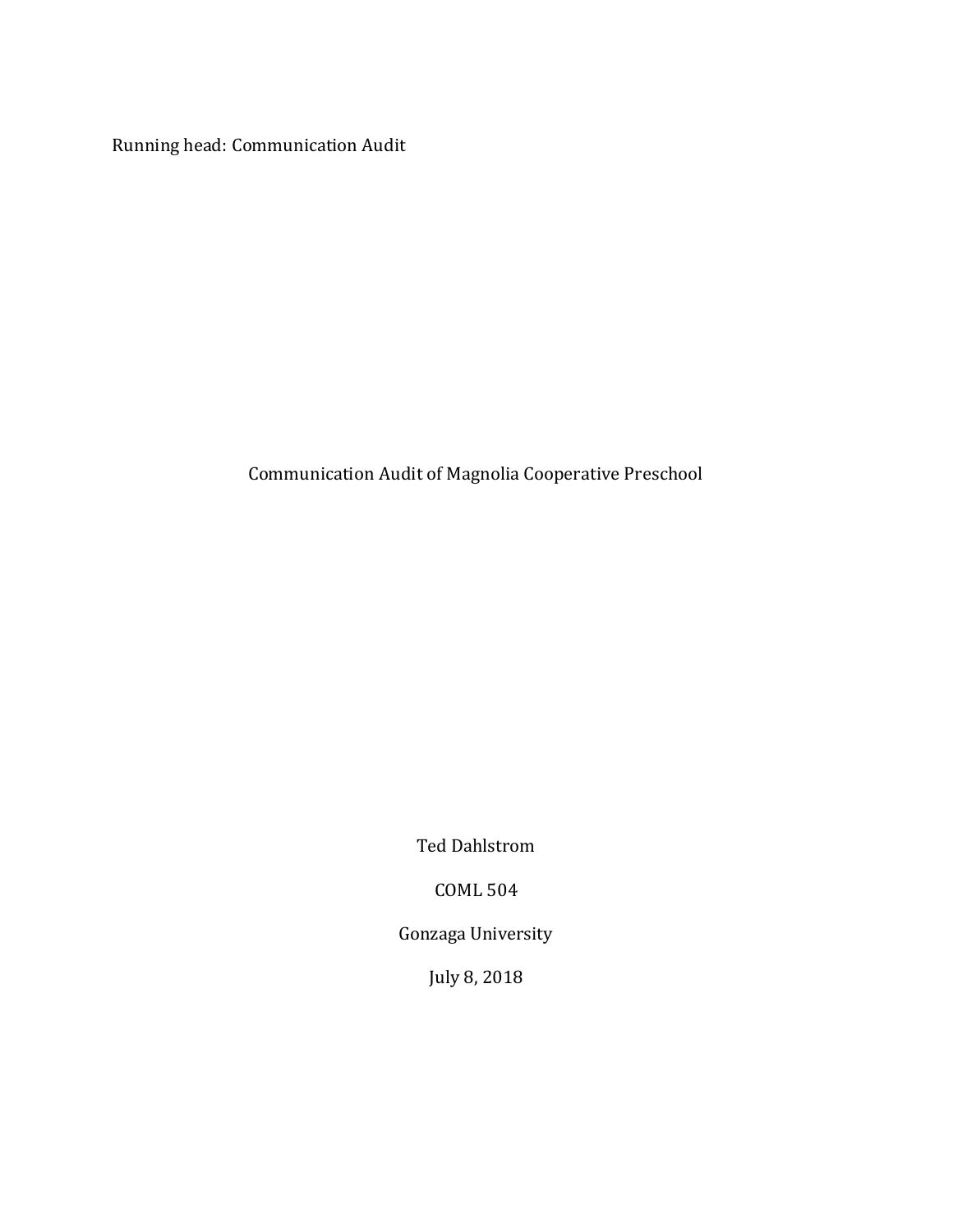# **Executive Summary**

The communication audit of Magnolia Cooperative Preschool, a preschool in the Magnolia neighborhood of Seattle, Washington, begins by analyzing its history and organizational structure. The audit utilizes several methodologies to study internal and external communication at the preschool, including observation, questionnaire surveys, interviews, and narrative analysis.

Additionally, two theories of organizational systems, the Relational Strategy of Organizing and Seven Principles of Systems Thinking, are explored and integrated into the organizational structure of the preschool. The preschool's specific systems are analyzed and recommendations for improvement are provided.

Overall, Magnolia Cooperative Preschool is operating efficiently and successfully and has an established structure of internal and external communication. However, improvements can be made to ensure that it has the resources and strategies necessary to effectively communicate its positive attributes to the next generation of parents and volunteer leaders.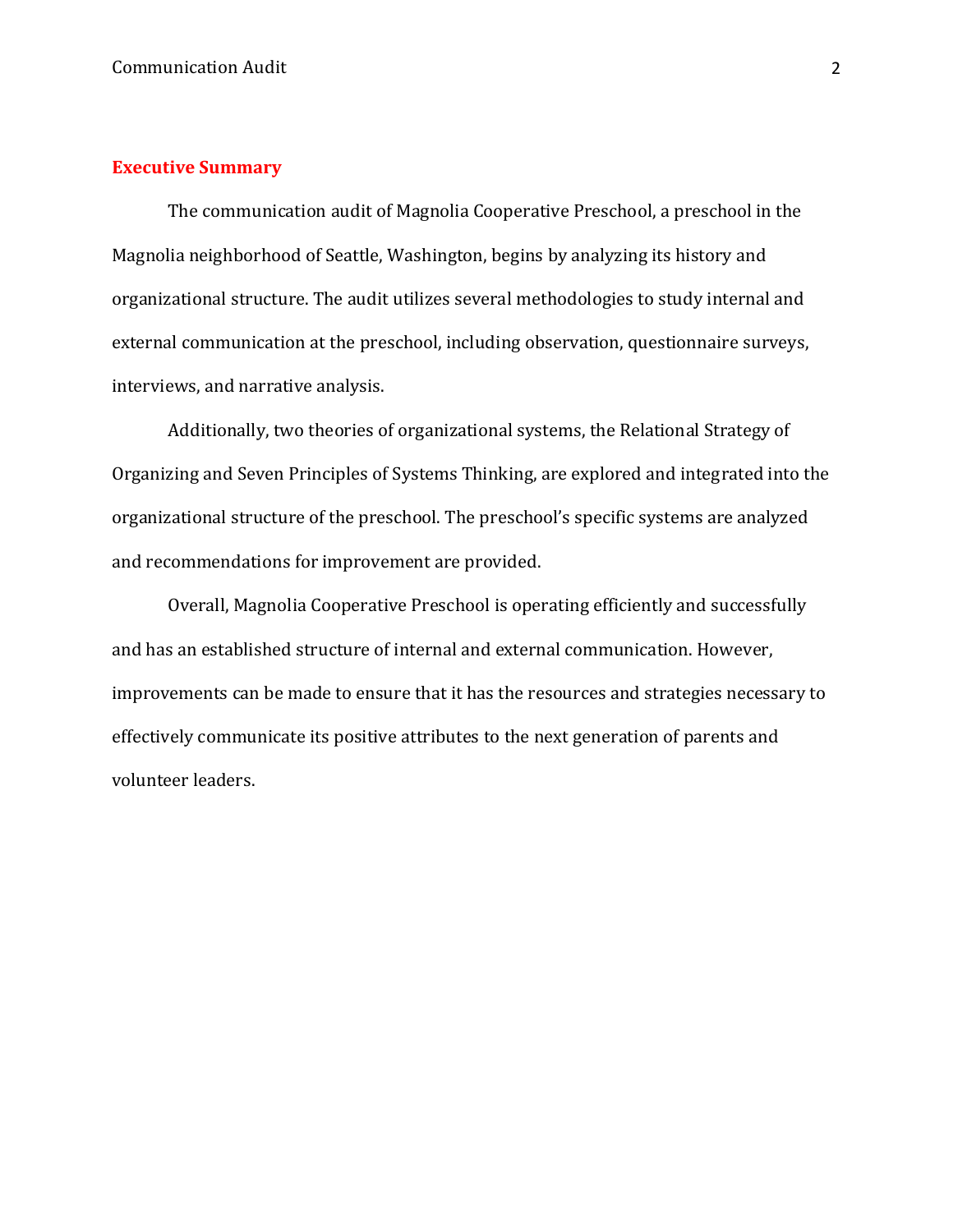# **Introduction**

### **History of preschool**

Magnolia Cooperative Preschool was founded in 1942 in the Magnolia neighborhood of Seattle, WA. A cooperative preschool, or co-op, differs from a traditional preschool in that a parent or caregiver attends class with their child one day per week. As the child grows older, they spend more time at the preschool on their own. This slow transition into preschool enables the child to gain self-confidence and independence as a preparation for kindergarten (Magnolia, 2018). Parental involvement in the preschool develops into a network and community of parents that support each other and the preschool.

Magnolia Co-op is a non-profit organization run by a volunteer parent board. It is also affiliated with and runs under the direction of the Seattle Central Community College's Co-op Program. The College provides accreditation and other benefits to the preschool and also provides Parent Educators who are paid by the college and assist the classroom teachers at the preschool.

### **Mission statement and other guiding principles**

Magnolia Co-op emphasizes the social development of the child and focuses on building a child's positive self-image, self-esteem, and self-confidence. Social, intellectual, and psychological gains are made through creative and cooperative play (Magnolia, 2018). Small and large motor skills are developed through a variety of toys, games, activities, and projects. Parents also participate in preschool activities and help with projects and organization while encouraging and supporting the children to try new activities and help them negotiate and cooperate (Magnolia, 2018).

# **Structure of preschool**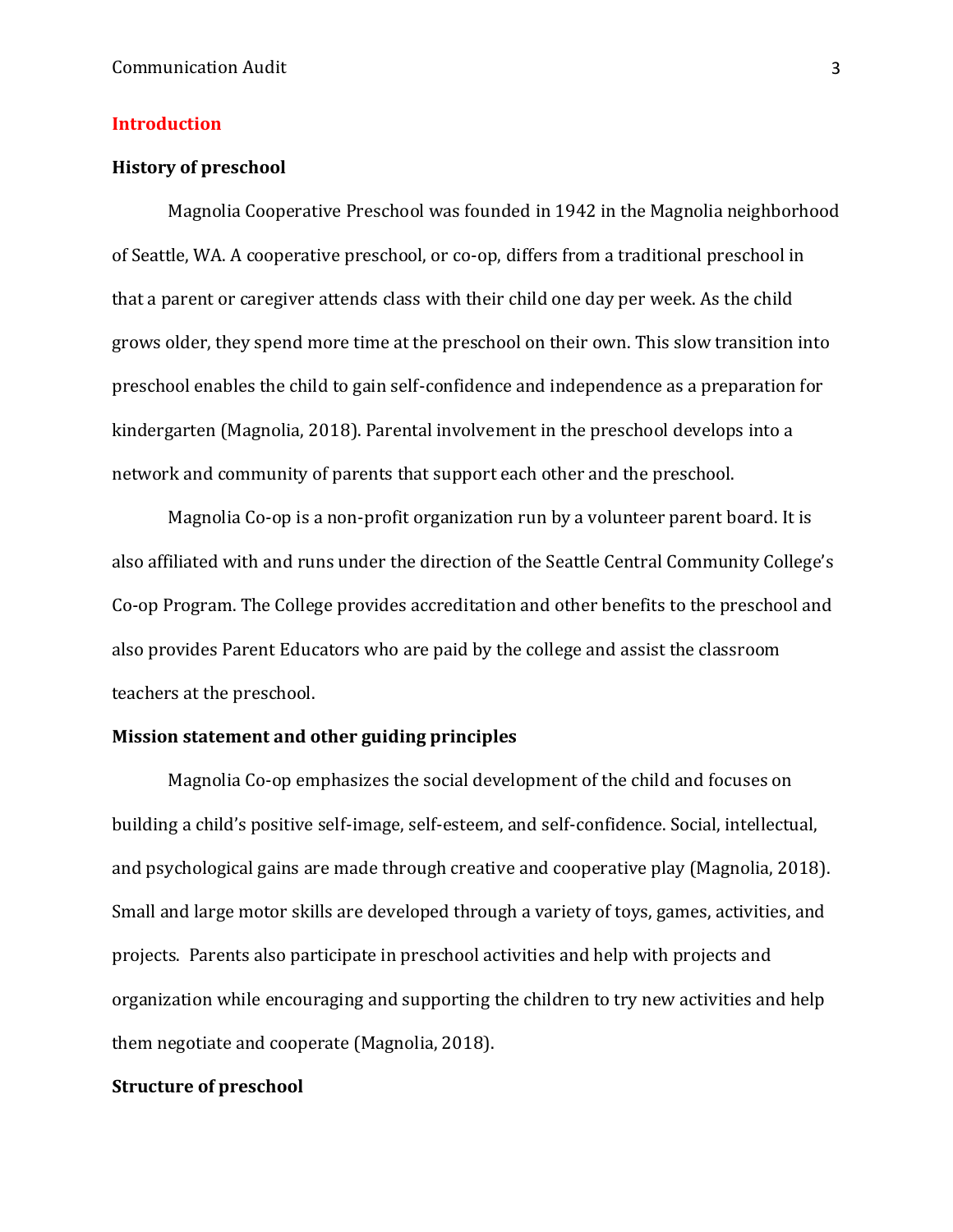The preschool has six classroom teachers and 13 different classes. It is administered and run by volunteers. The teachers and a Treasurer are the only paid employees. There is no supervisor-subordinate relationship, nor a traditional hierarchical organizational structure in which major decisions are made by the people who have positions at the top of the organizational hierarchy (Conrad & Poole, 2012). Rather, the preschool has an eightpart organizational structure with a volunteer-run Executive Board making management and operational decisions (A. Anderson, personal communication, June 2018). All board members serve one-year terms that can be extended under special circumstances. The eight equal parts of the preschool structure are:

- *Chairperson of School and Executive Board* Secretary, VP Personnel, VP Operations, Treasurer, and Lead Teacher. The positions are elected by an all-school vote
- *Board positions* Secretary, VP Personnel, VP Operations, Treasurer, Assistant Treasurer, Fundraising Coordinator, Membership, PAC Representative, Class Chairs, Teachers, Parent Advisors. All positions except Teachers and Parent Advisors are elected by all-school vote
- *Six Teachers* hired by the Personnel Committee under contract from the Board. The teachers work with children and parents in the classroom
- *Parent Advisors* Hired by Seattle Central Community College. The Advisors are responsible for parent education for all classes
- *Class Chairpeople* appointed by committee. The Chairpeople run class meetings once a month and pass information from the board to preschool parents
- *Parent Coordinators* appointed by committee. The Coordinators keep their classes organized and functioning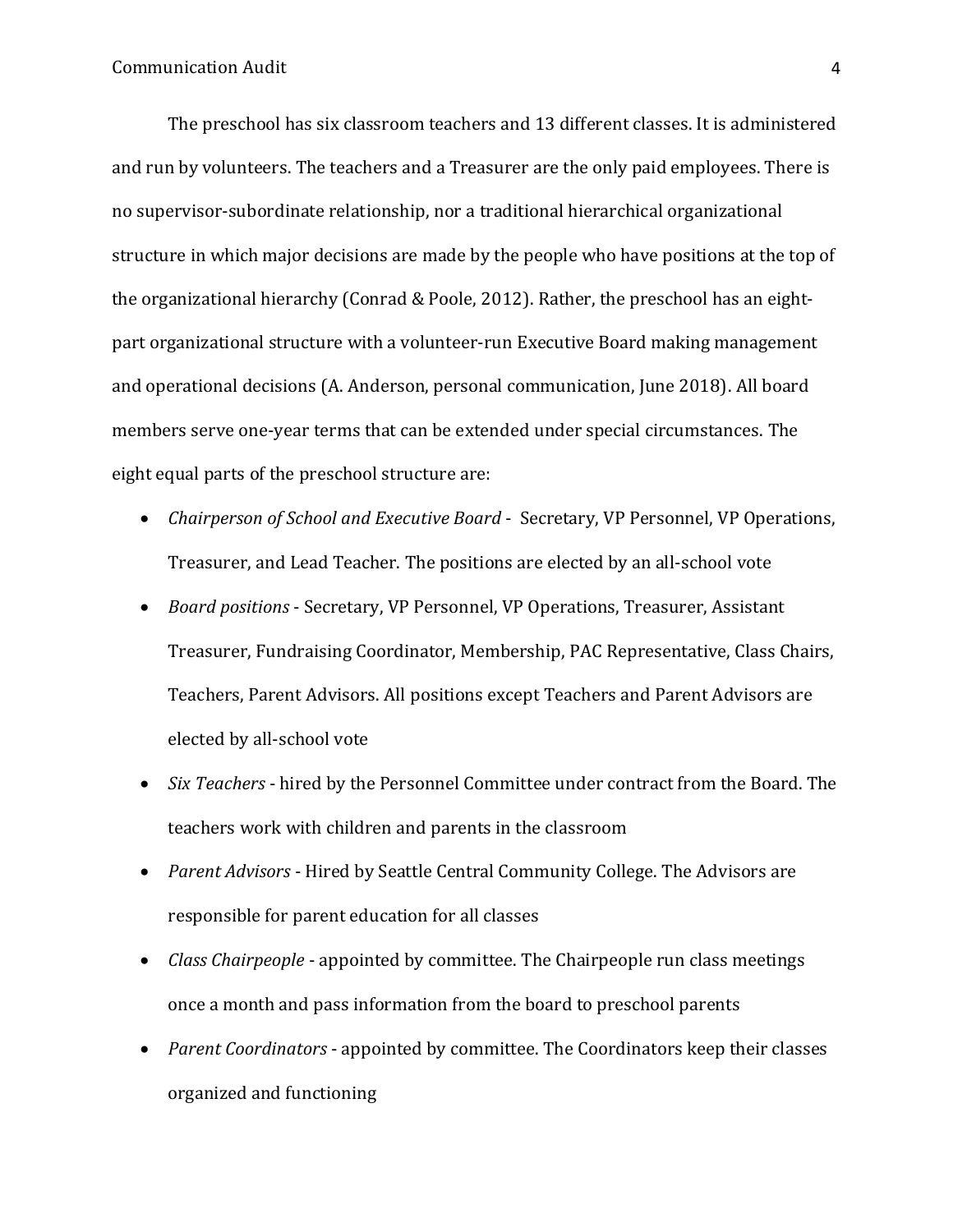- *All-School Jobs* filled by volunteers
- *Fundraising Jobs*  filled by volunteers

### **Organizational chart**

Preschool staff provided the researcher with several documents detailing how the preschool is organized. Information from the documents and additional interviews with preschool staff (A. Anderson, personal communication, June 2018) contributed toward the creation of the following organizational chart:



### **Research Process**

### **Limitations**

The communications audit faced several limitations. Since the work is being completed in June, the school year has ended and there are no teachers or parents to interview or survey. The new school year won't begin until September and new parents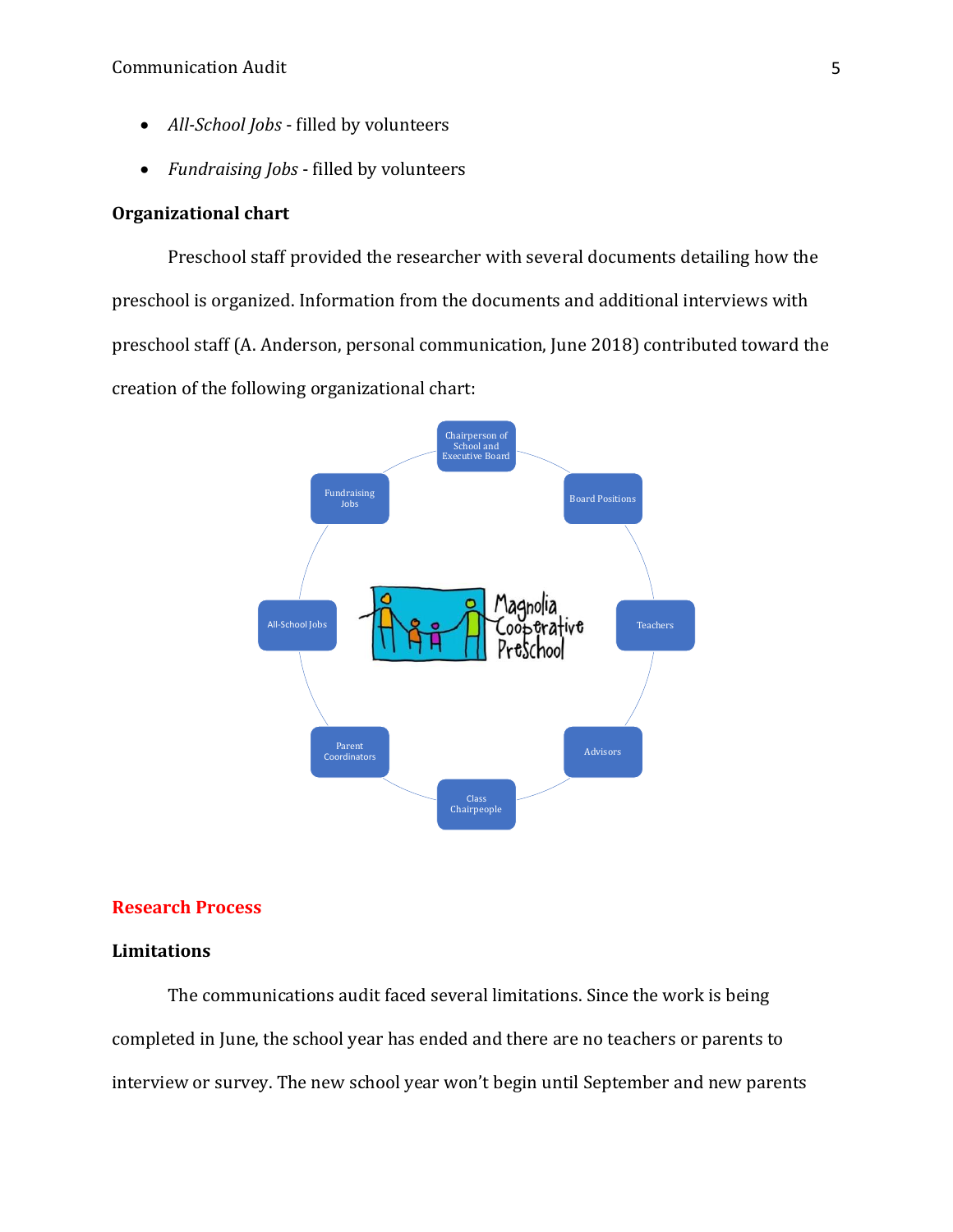would need an additional eight weeks to become knowledgeable enough about preschool operations to be able to effectively participate in a survey. Additionally, a survey administered by the preschool was given to parents just a few months ago.

#### **Scope of work**

Since interviews or a survey could not be administered by the researcher, the audit focuses on examining external preschool communication, including marketing materials; examining the structure of the preschool and whether relevant information is appropriately summarized and distributed to preschool parents; and proposing new ideas for both internal and external communication.

### **Methodology**

The methodologies used in this audit to study the internal and external communication at the preschool include: 1. Observation; 2. Questionnaire surveys; 3. Interviews; and 4. Narrative Analysis. Rather than administering a new questionnaire survey, which was not possible due to the school year having ended, the audit instead examines and analyzes a survey that was administered by the preschool in spring 2018. Also included in the audit are proposals for an additional survey given to preschool parents, interview questions directed toward preschool volunteers, and a proposed organizational outcomes survey that could be given to the six preschool teachers.

## **2018 Preschool Questionnaire Survey**

A survey was given to preschool parents in early 2018, asking them 49 questions about their experience and satisfaction with the preschool (A. Anderson, personal communication, June 2018). The survey also asked parents for feedback about preschool events, include parent meetings, fundraisers, and quality of preschool leadership. The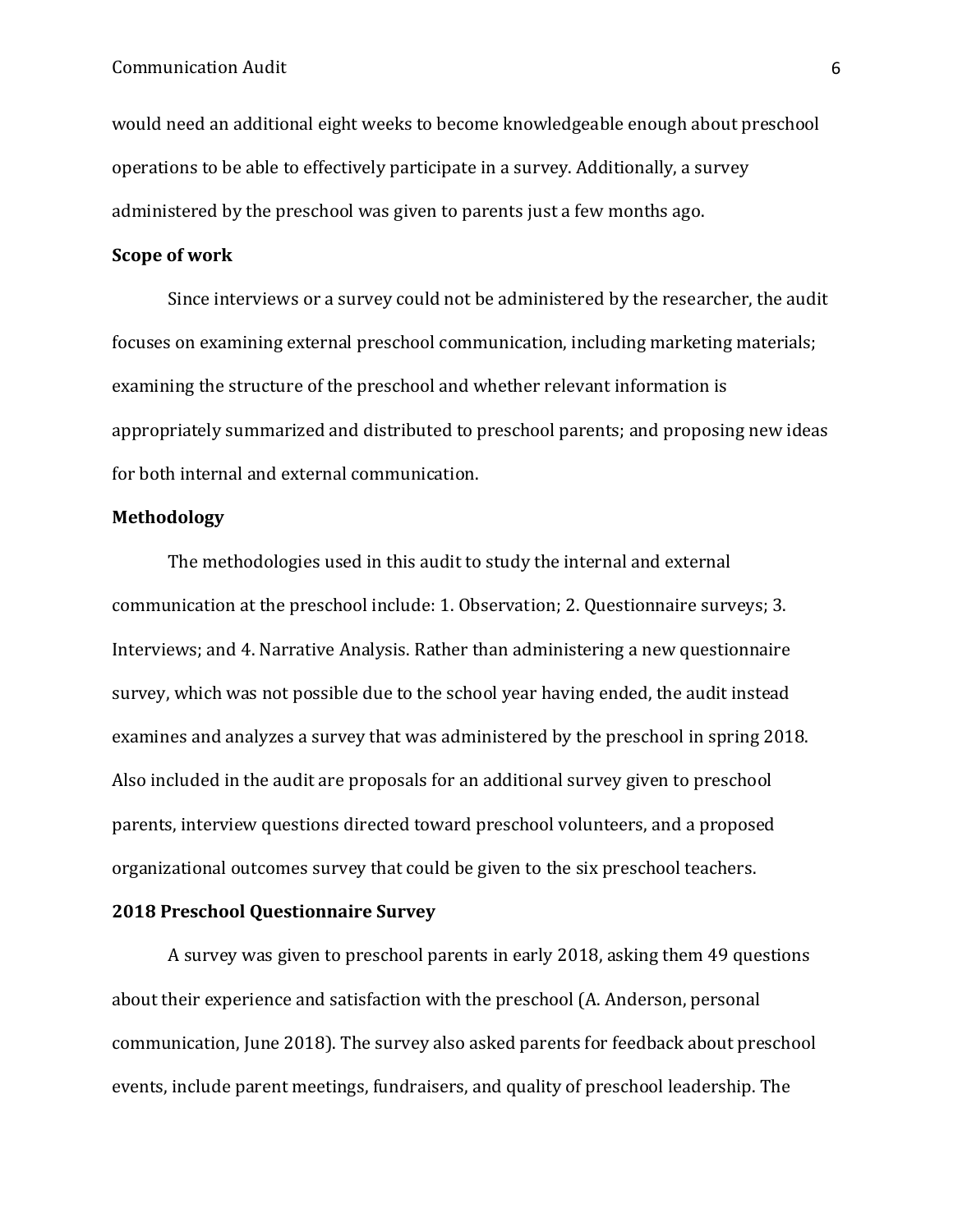#### **Communication Audit** 7

survey was multi-faceted and included Yes/No questions, 1-5 satisfaction/dissatisfaction questions, and open-ended questions that generated a lot of personalized feedback. Fortyeight parents participated in the survey.

The survey was quite thorough and the questions were well-phrased, if wordy. It likely resulted in a great deal of useful feedback for the preschool leadership team. The researcher reserves judgment on the quality of the survey because he was not a part of its design or implementation, but, after reviewing the raw data, it appears that the parents provided thoughtful feedback. Going forward, it is suggested that future surveys of preschool parents follow the same format that was used in the 2018 survey, but additional feedback should be gathered by interviewing preschool leadership and administering a separate survey to the preschool teachers.

#### **Observation**

The researcher has observed the preschool as a parent for two school years. He has attended parent meetings, all-school meetings, and an annual charity auction. He also knows several preschool teachers on a personal basis. Information and data gathered for the audit was gained through several informational interviews with one of the teachers, A. Anderson. She is the researcher's mother-in-law and has been teaching at the preschool for over 40 years. She provided much of the internal communication data and information used in the audit along with anecdotal information about preschool operations. The interviews were not formal and did not include a list of specific questions. However, a formal interview template has been developed and would have been given to all six teachers had time allowed.

### **Interview Model**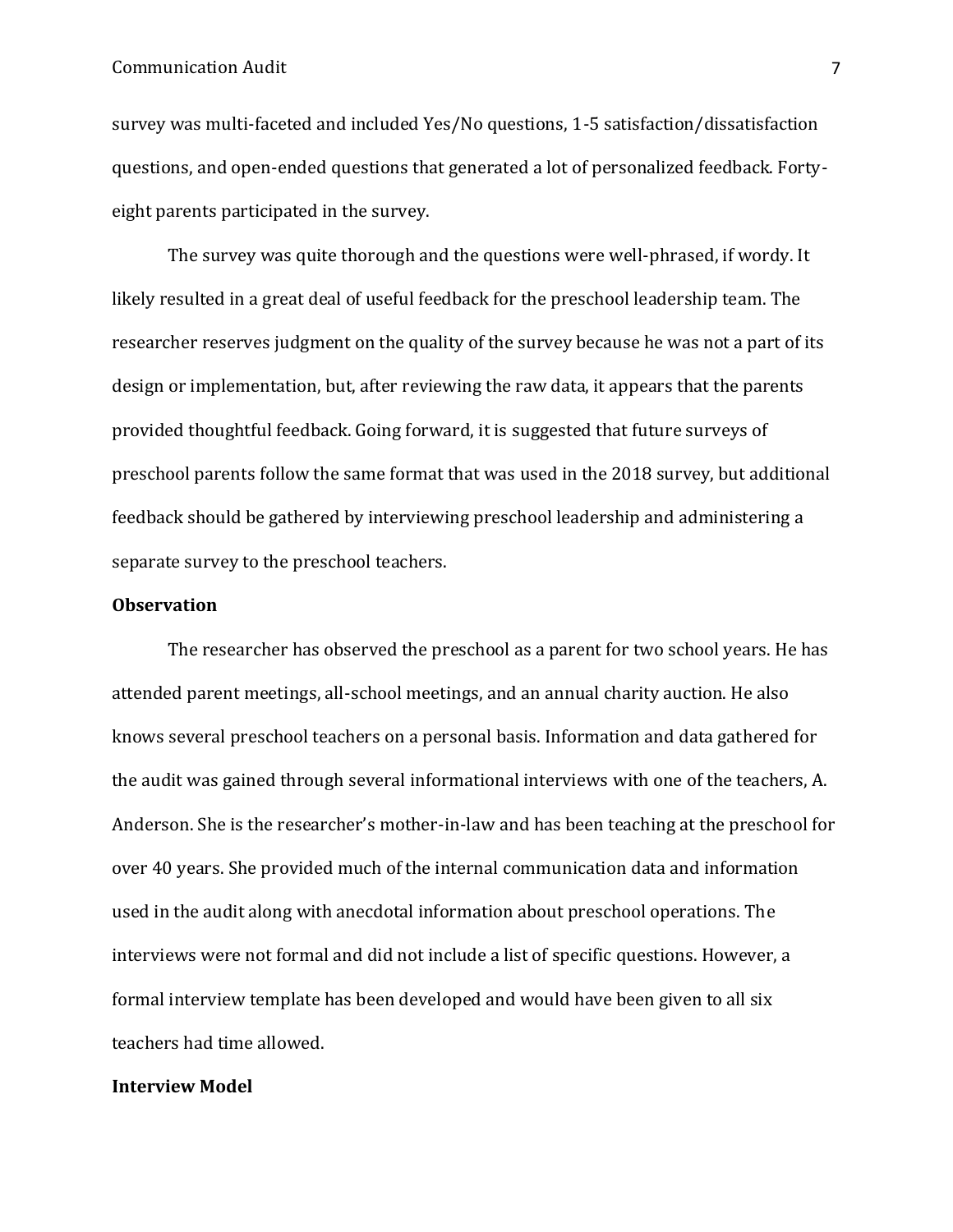A model was developed to be used as a template for interviews with the six preschool teachers and individuals who serve in a volunteer capacity at the preschool as a Board member or in another leadership position. Preschool parents would not be interviewed. The goal of the interview model was to gain insight on how information was distributed internally and whether an online portal would be more effective to centralize and distribute information to internal audiences. The proposed questions were as follows:

- How do you receive information related to preschool operations (board meetings, fundraising event updates, school announcements, etc)?
- Do you prefer the current way of receiving information?
- Would you prefer to receive more information over email in a consistent format such as a newsletter? Why or why not?
- Do you feel the correct information is consistently relayed to the correct audience? Have there been instances in which you have been involved in a meeting and received information that you thought was relevant but was never passed along to class chairs or parents?
- Would you like more say in what information is passed along to class chairs and parents?
- Would a password-protected internal web site or intranet with a blog and message board be of interest to you as a way to receive preschool information and contribute your own content?
- Do you think the preschool should have a public-facing blog administered by preschool employees and/or Board members? Would you be willing to write posts or contribute content to the blog?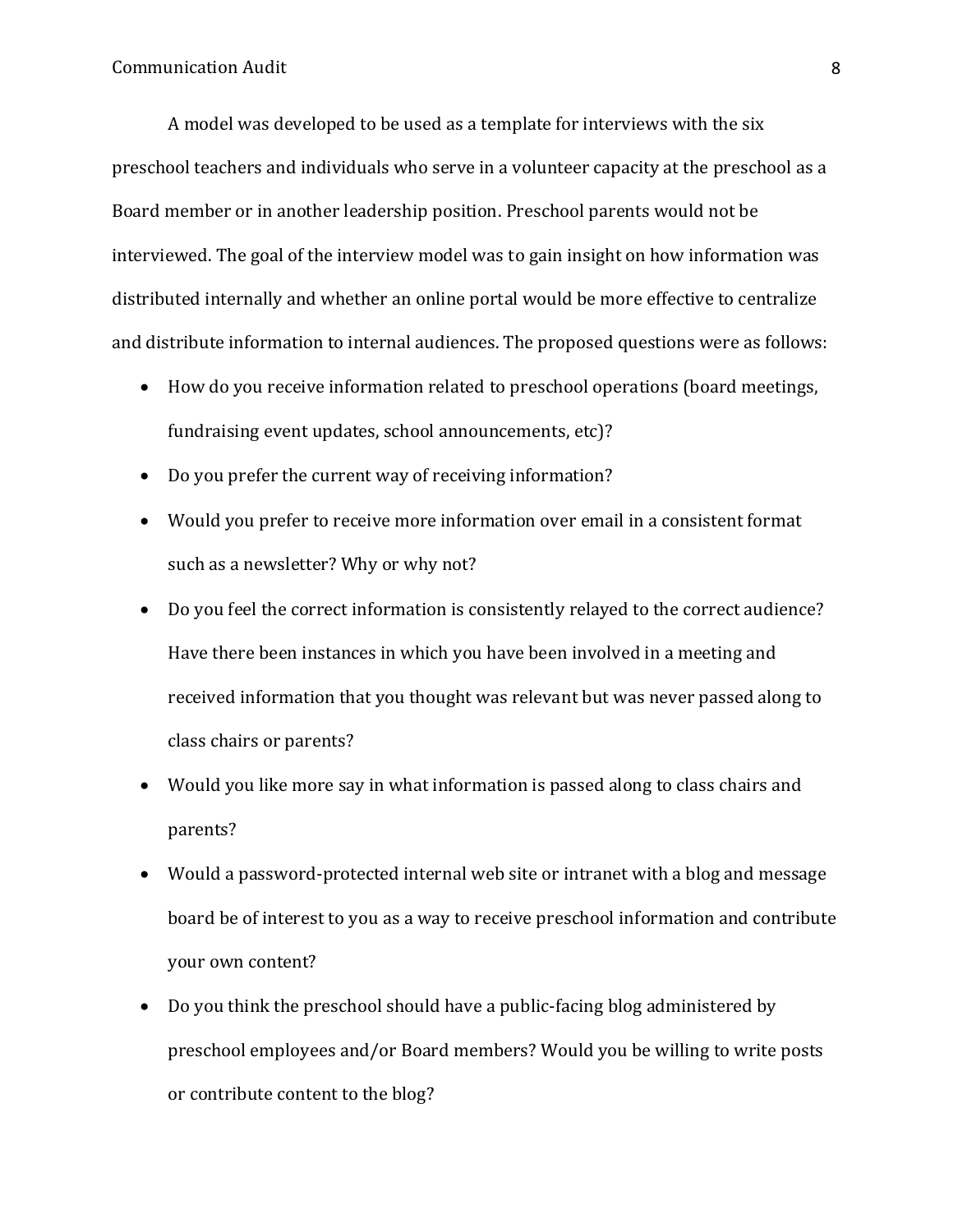Communication Audit 9

• Preschool information (board minutes, etc) is emailed out and also posted inside the school. Do you prefer one format over the other? If the information was also posted on a password-protected internal web site, would you access it that way?

The questions were designed to identify the most effective ways to collect and distribute important preschool-specific information to the correct audience (volunteer, class chair, preschool parents, prospective parents, general public). While the interviews were not conducted, the template is available for the preschool to use in future communication efforts.

#### **Questionnaire Survey**

Additionally, a questionnaire survey was developed to determine the effectiveness of preschool communication with parents of enrolled children and whether new modes of communication would be preferred over existing methods. It was not administered because the school year has ended so parents of preschool children have moved on to other schools or will have new teachers in the fall, rendering the survey moot. The proper time to administer the survey, which was designed to be given to parents of children enrolled at the preschool, would be approximately eight weeks after the beginning of the school year. The proposed survey questions include an option to answer Yes/No/No Preference or similar along with an opportunity to provide additional comments on the question. The proposed questions were as follows:

- Would you like to communicate directly with your child's teacher by email?
- You currently receive weekly email updates from your class chair. Do you feel that the emails are relevant to you as a parent?
- Would you like to receive more or fewer emails from your class chair?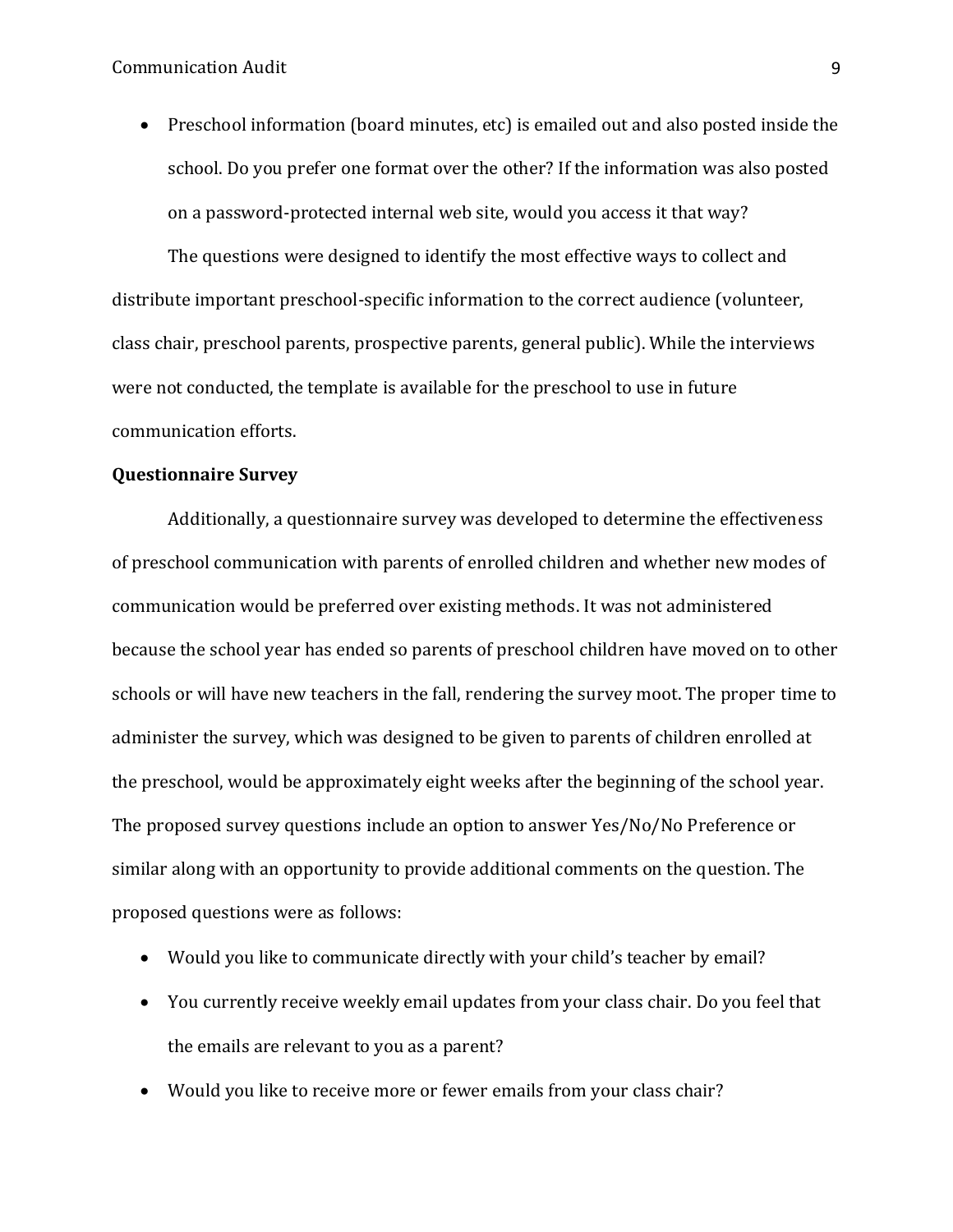- Would you like to send your child's teacher or school administrators a note through a password-protected internal web site similar to MyChart or a company intranet?
- Would you participate in a password-protected internal preschool web site where you could pay your bill, email your teacher, access preschool policy guides and forms, and read an internal blog?
- You and/or your spouse currently attend a monthly preschool class meeting. Would you like the meetings to be recorded so that you could watch them online in case you had any questions or were unable to attend the meeting? Would you also like the bi-annual all school meeting to be recorded?
- If the preschool created a public blog where articles of interest, pictures of preschool activities, and preschool updates were posted by preschool employees (not parents), would you prefer such a web site over emails from your class chair?
- Would you be interested in participating in a password-protected internal preschool web site containing a message board for the entire preschool and also specific classes? Parents could post articles of interest, swap participation duties with other parents, and positively comment on classroom activities. It would be monitored by a preschool employee.
- In addition to the weekly emails you receive from your class chair, would you like to receive a monthly newsletter emailed to you and posted on the preschool web site detailing preschool-related activities and containing articles of interest to parents?

# **Organizational Outcomes Survey**

Additionally, an organizational outcomes survey was prepared to be given to the six preschool teachers with the goal of evaluating their satisfaction with how the preschool is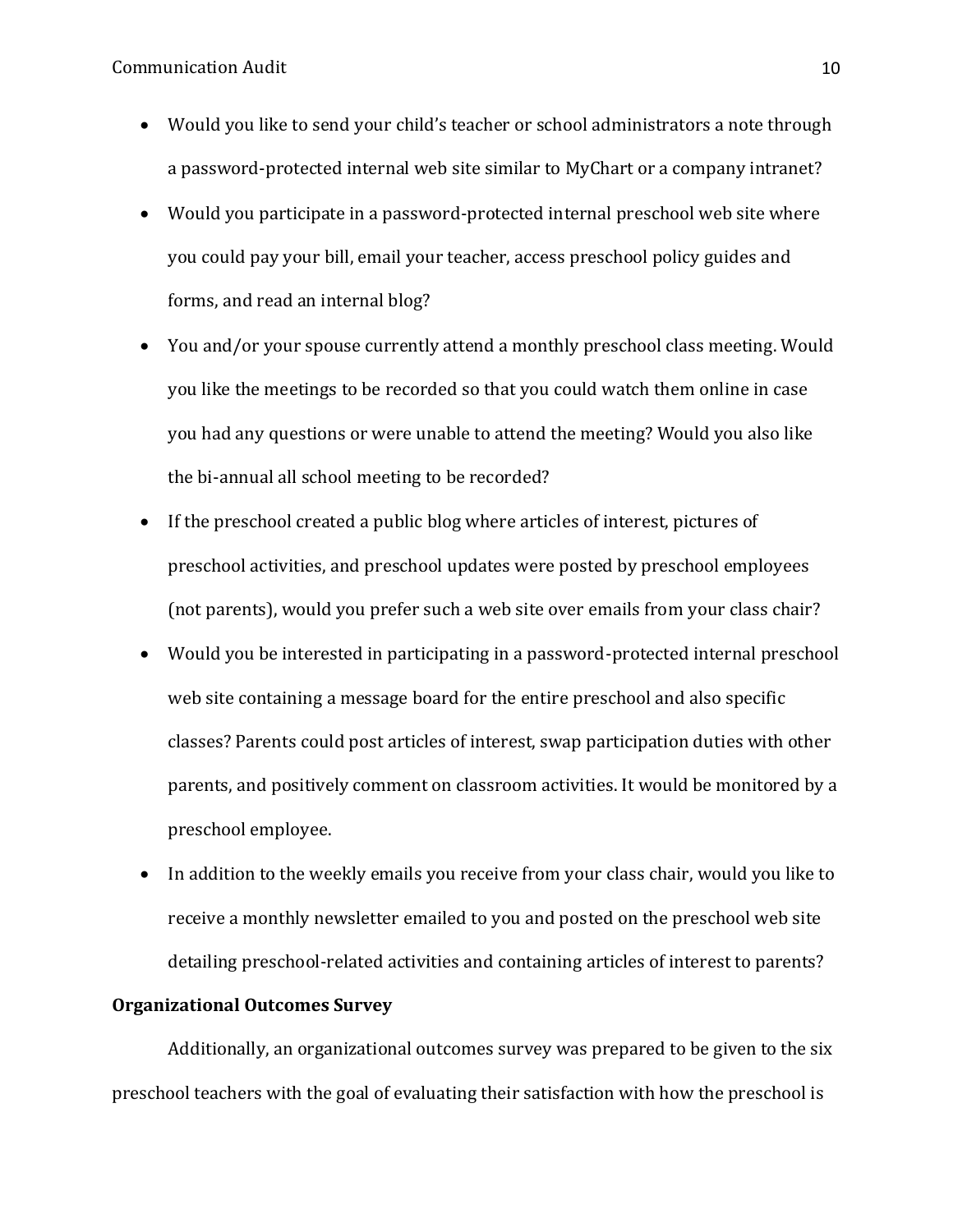run and how information is communicated internally. Since the six teachers have all been at the preschool for several years, it could be administered at any time during the school year. The responses to the following questions were to be given on a 1-5 rating scale based on satisfaction or dissatisfaction:

- My job as a preschool teacher
- My progress in Magnolia Co-op up to this point in time
- My opportunity to contribute to the overall success of Magnolia Co-op
- Magnolia Co-op's system for recognizing and rewarding outstanding performance
- Magnolia Co-op's concern for the welfare of its teachers
- Magnolia Co-op's communication with its teachers
- Magnolia Co-op's overall efficiency of operation
- Magnolia Co-op's achievement of its stated goals and objectives

# **Narrative Analysis**

#### External Communication

Magnolia Co-op markets itself to prospective parents and donors in the Seattle area. As such, it has a web site, social media accounts, and marketing materials designed for external audiences. Here are the examples of external communication that the Co-op provided for the audit:

• *Bookmark* – A bookmark with contact information and Co-op program details, including the slogan "Your community starts here!" The four keywords associated with the Co-op are also listed: curious, creative, confident, cooperative. This is a useful and small marketing piece that can be given out at a booth or at events.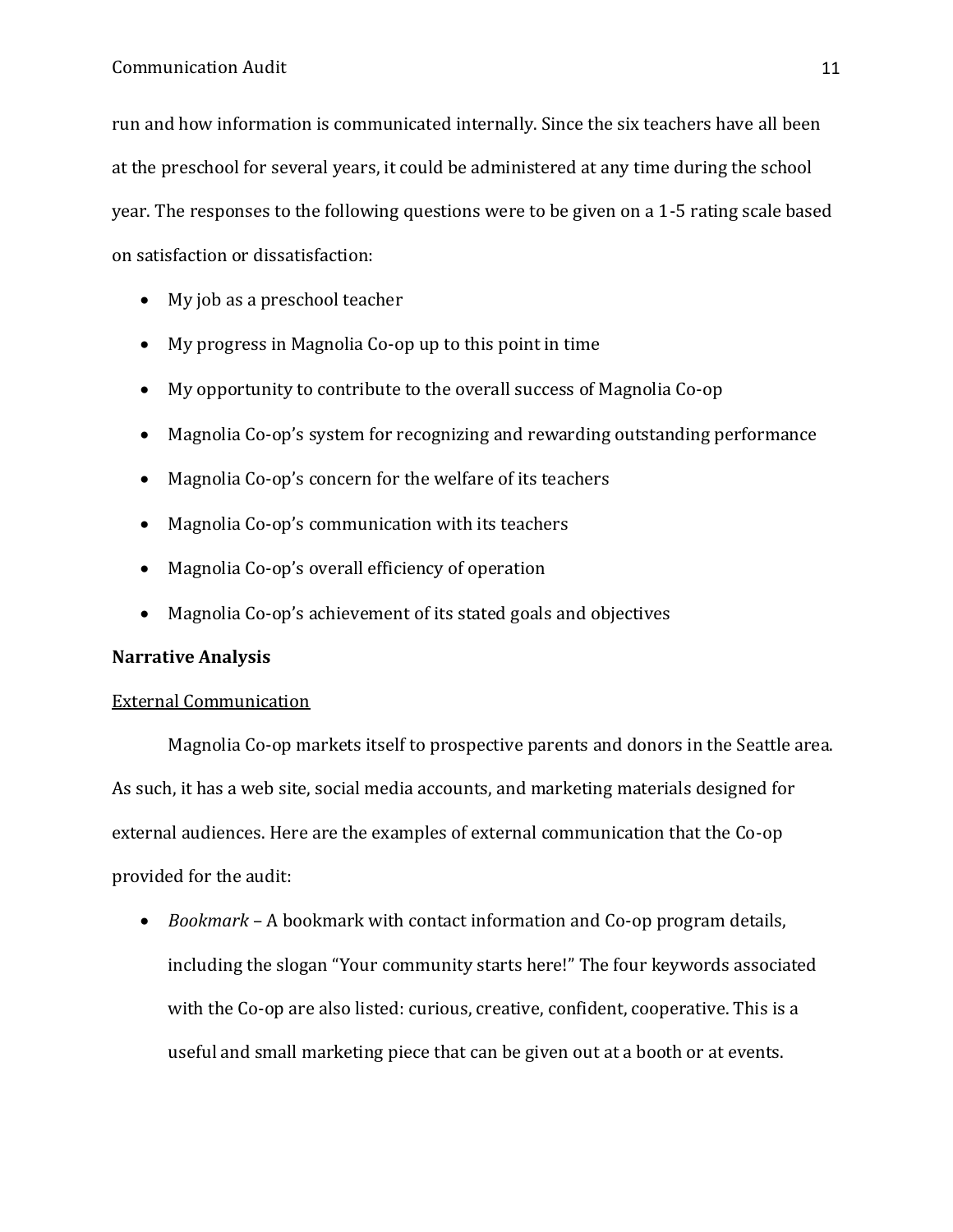- *Postcard* A postcard-sized marketing piece with several pictures of happy children is also useful for public events. It details the history of Magnolia Co-op and highlights several of the selling points (Dedicated, experienced teachers; flexible schedule of classes for children ages 1 to Pre-K, etc.) and also includes a logo and contact information.
- *Pamphlet* A pamphlet designed to be sent to prospective parents or given out at events includes a more detailed account of the Co-op's philosophy and operations along with several black and white pictures. Sections include: our emphasis, time commitment, teachers & advisors, age requirements, and class size.
- *One-pager(s)* Three one-page bulleted documents detailing: 1. why parents should choose a cooperative preschool for their child; 2. ten signs of a great preschool; and 3. A model called "the house of higher learning." Content includes articles and content reprinted with permission and facts about the cooperative education model.
- *Article* The Co-op gives out many re-printed articles to parents and prospective parents. Most articles are related to studies or reports detailing new trends or benefits for certain lifestyle activities for preschool-aged children. The article I was provided as an example discusses the need for parents to give their young children more playtime and includes tips for more effective playtime.
- *Announcement* An announcement on official letterhead welcoming a new teacher to the preschool. It includes information about the new teacher, pictures of all six teachers, and the class schedule for the upcoming school year. It also has contact information for more details about class registration.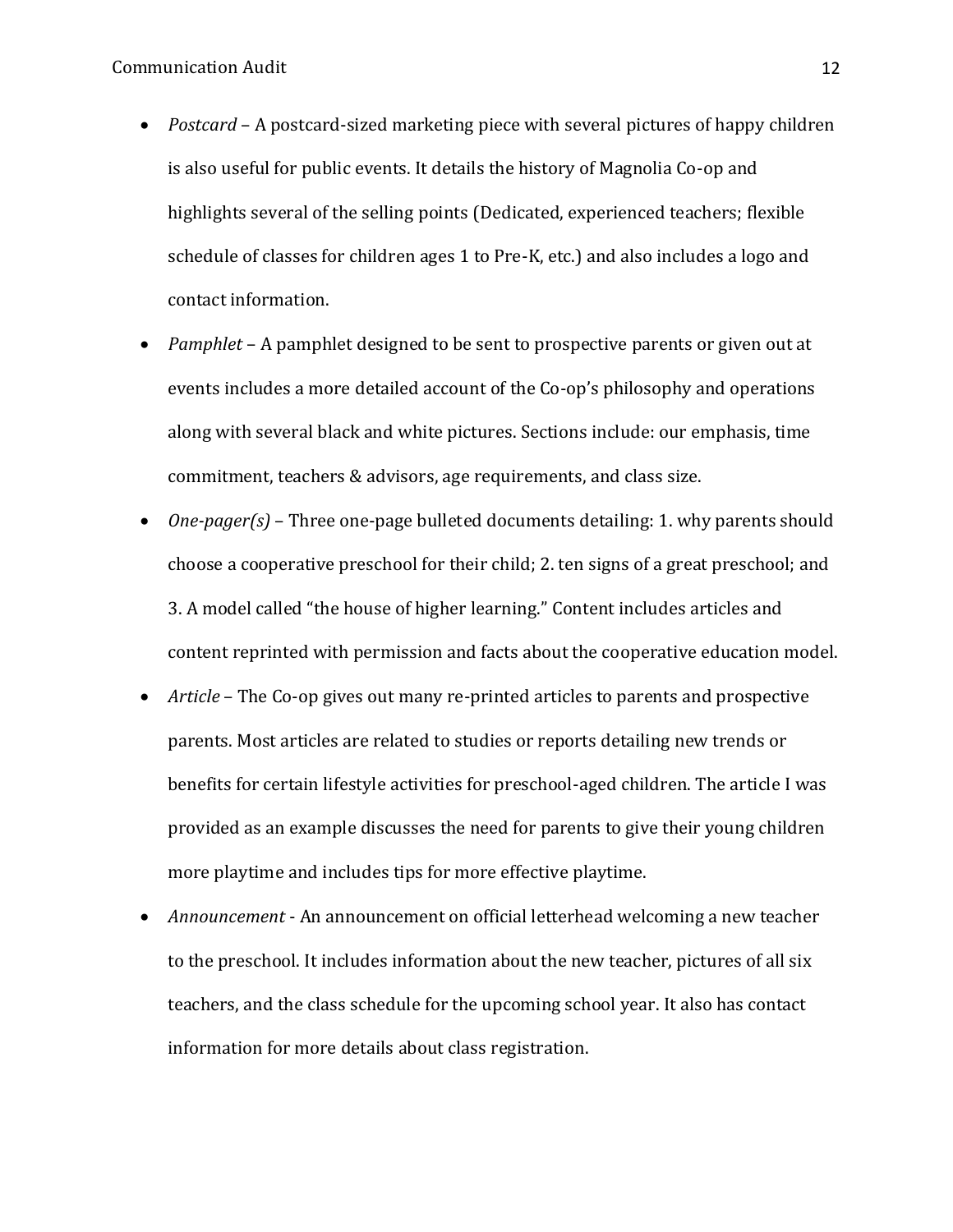- *About Magnolia Co-op* A one-page document detailing the Magnolia Co-op history, philosophy, program emphasis, role of parents, and affiliation with Seattle Community College. Addresses all relevant aspects of the Co-op on official letterhead. Professional tone and look designed to answer questions and provide detailed information not included in more brief marketing materials.
- *Web site* The Magnolia Co-op web site was created and is administered by a volunteer parent. It includes program information, school philosophy and history, information for current and prospective parents, upcoming events, and a contact form. It also links to preschool sponsors, including Safeway, Whole Foods, Alaska Airlines, and local business leaders.
- *Social Media* The preschool has an official Facebook page where classroom updates and photos of various activities are posted. It does not have any additional social media accounts.

### Internal Communication

- *Board minutes* The Corporate Secretary takes official notes of every Executive Board and General Board meeting and distributes them by email to preschool officials. The minutes are also posted on a bulletin board in the preschool. The minutes are available for parents to access but are generally not distributed, nor are they posted on the web site or in any other public domain.
- *Email updates from Class Chairs* Each preschool class selects a Class Chair to represent the class at Board meetings and other official preschool functions. The Class Chair also sends an email update containing relevant preschool and classspecific information to all the parents in the class. The Class Chair gets much of this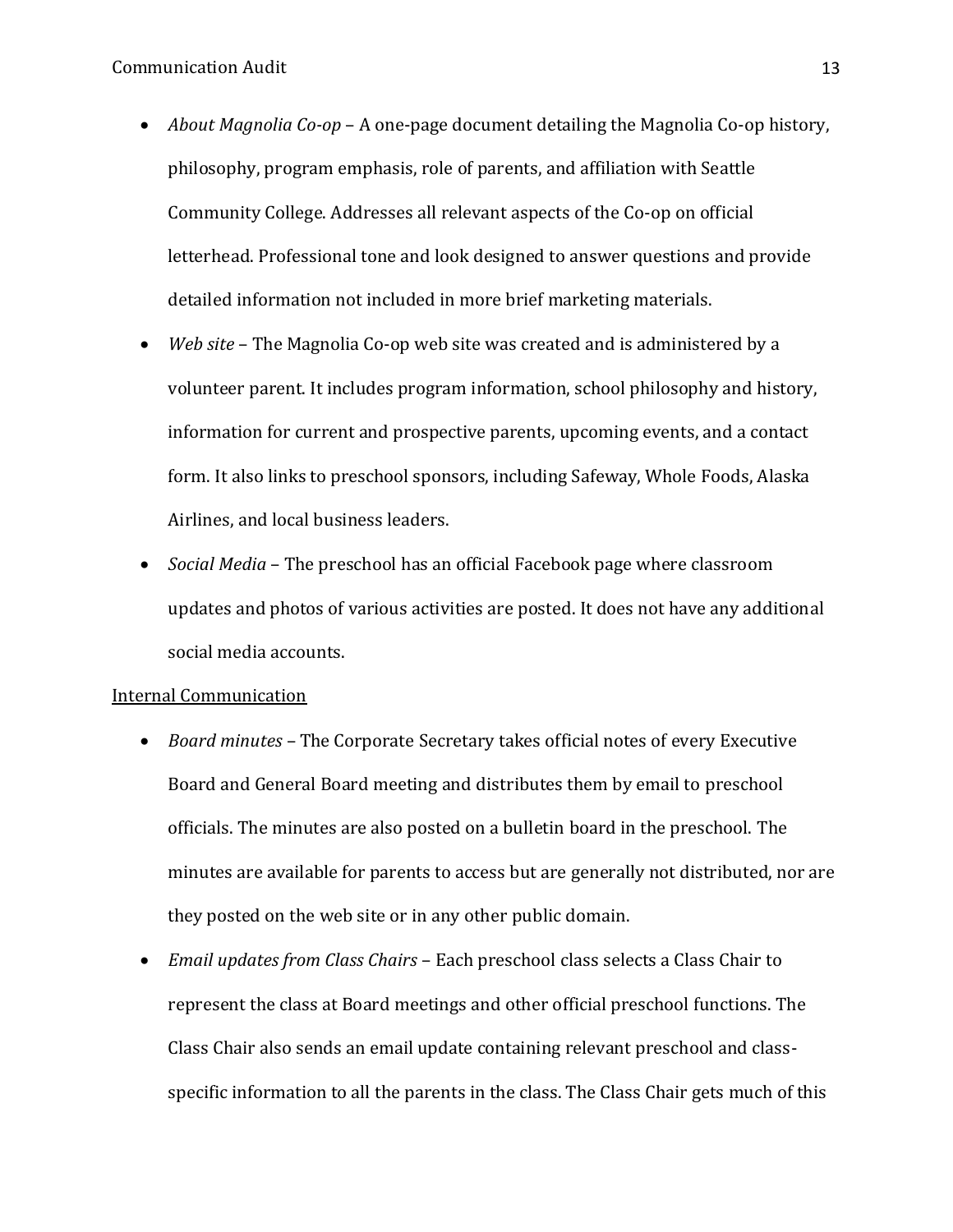information from the Vice Chair of Chairs, who is responsible for deciding what Board activity is communicated with the Class Chairs and ultimately relayed to the parents.

• *Articles* – Relevant studies and news articles related to parenting a preschool-age child are regularly distributed to preschool parents by Class Chairs, either by distribution in monthly parent meetings or by email.

### **Relational Strategies of Organizing**

The traditional strategy of organization model has the leaders on top and subordinates below in a multilevel triangle shape. Decisions are made at the top of the triangle. In contrast, the relational strategy asserts that organizational hierarchies are flattened and decision-making is centralized (Conrad & Poole, 2012, p. 115). In a relational strategy, employees at every level are empowered to make decisions on issues that directly affect them and their jobs, resulting in fewer links in the formal chain of command.

Participatory decision making (PDM) is a form of relational strategy that includes delegation, management by objectives, quality improvement programs, and self-managed teams. Teachers at the preschool could be considered individual self-managed teams, part of PDM and the relational strategy of organizing, as defined by Conrad and Poole (2012).

#### **Self-managed teams**

The teachers' responsibilities fall into what Conrad and Poole (2012) define as "collective responsibility for managing themselves and their work with minimal direct supervision." The teachers are self-managed because they each plan and schedule work, order materials, monitor productivity, and act on matters once reserved for management.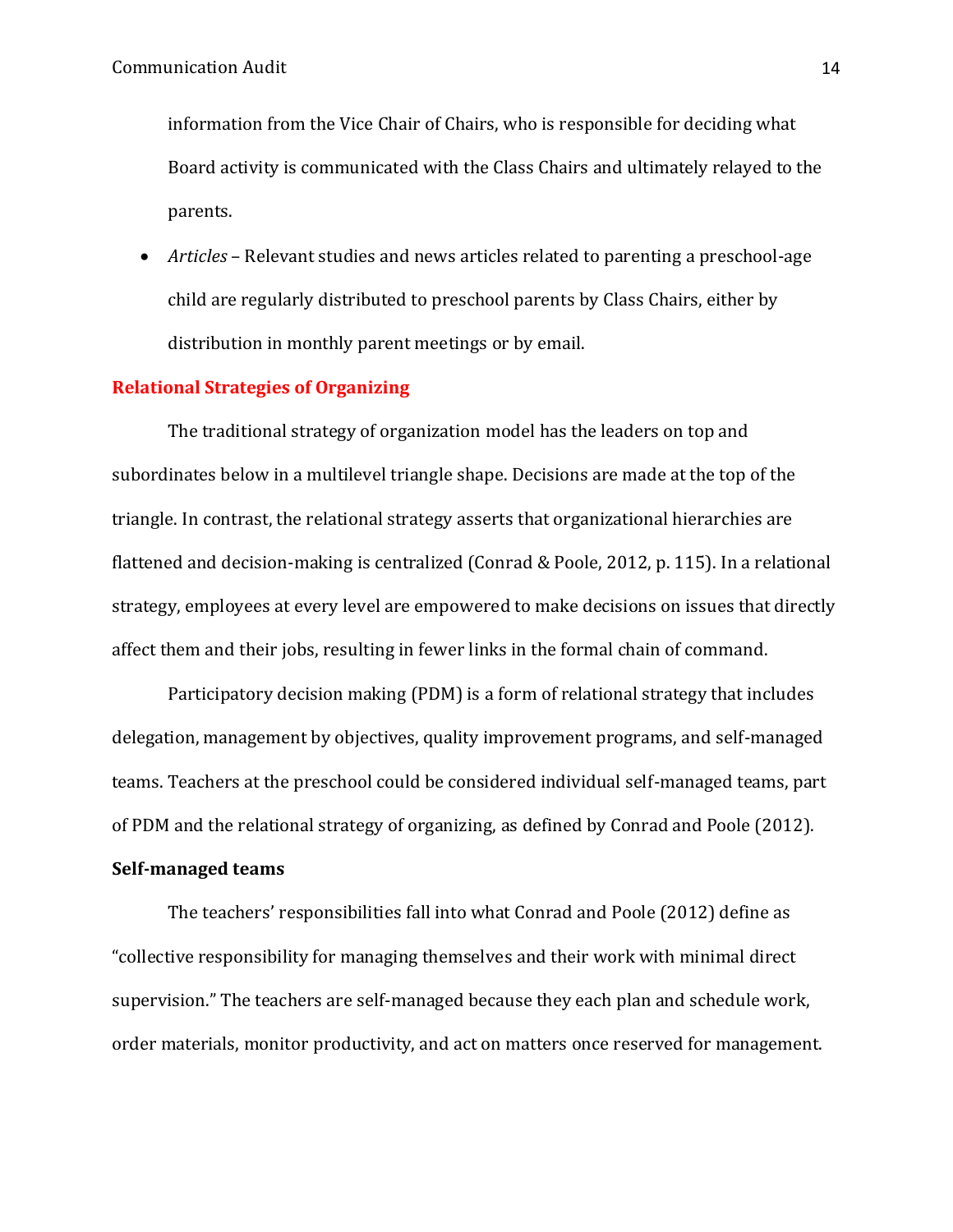Ethnographic research undertaken by the researcher as a participant in preschool activities identifies the teachers as self-managed. They are all friends but rarely teach each other's classes. They are autonomous and responsible for their own classroom operations. However, the teachers do work together and with the board to develop preschool policies and procedures that apply to every classroom. Each teacher is hired and evaluated by the Board of Directors, but the Board members do not oversee the day-to-day activities of the teachers in a supervisory role. No one at the preschool has a designated role of manager or supervisor.

### **Principles for team effectiveness**

Additionally, many of the Principles for Team Effectiveness apply to the teachers at the preschool. Principles for Team Effectiveness were created from two studies which indicated that effective teams have eight common characteristics (Conrad & Poole, 2012). The Co-op teachers share the characteristics, which include working toward a clear, elevating goal; being competent team members; having a unified commitment; striving toward a collaborative climate; working toward established standards of excellence; being supported and recognized externally; and serving under a board of directors that empowers them as principled leaders (Conrad & Poole, 2012).

### **Seven Principles of System Thinking**

Organizations are systems and can exist at several levels, including individual teams, departments, and even the individuals themselves. The relationships among individuals include authority, communication, work roles, and interpersonal relationships (Conrad & Poole, 2012). Among departments, relationships include authority, communication, and work (which department does what work). Conrad and Poole (2012) refer to seven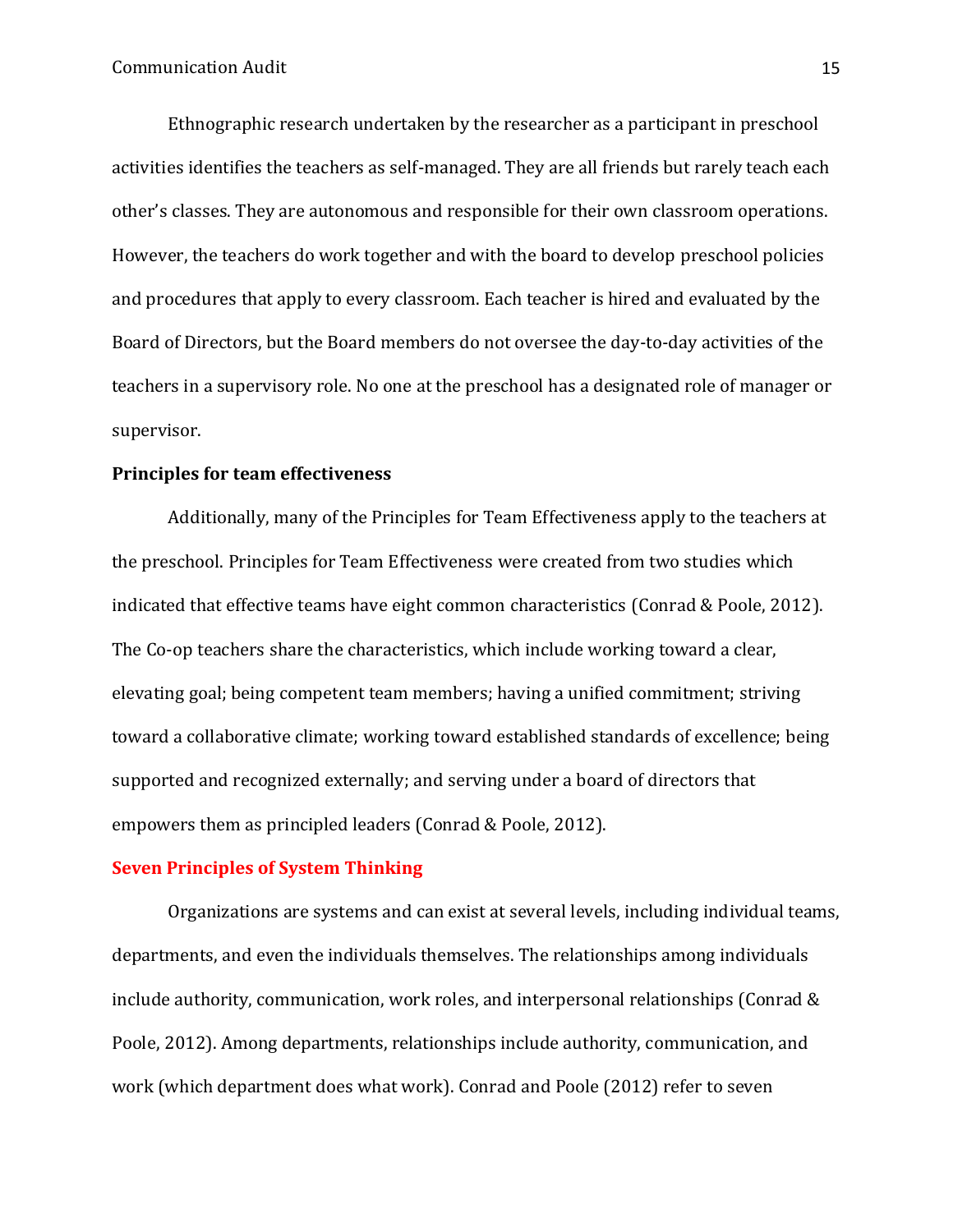principles of systems thinking to help in understanding organizations and developing strategies for organizational communication. Four of them apply to Magnolia Co-op and are listed in detail below.

- *Cause-effect relationships in systems are complex* Success is hard to define at a preschool. One metric that has been measured through surveys is parental satisfaction with the education and experience their children receive. Another, more quantitative, way to determine the school's success is demand for classroom slots. The school usually fills up long before the start of the next school year. This is because of positive reputation and parental satisfaction. The system has succeeded without a single ultimate cause.
- *Systems must adapt or they perish* The preschool encounters a new environment every school year with new volunteers assuming leadership roles. It is vital that the school adapt quickly and incorporate change to help the system operate effectively. The school has many pressures, including level of parental involvement, enthusiasm about the school itself, demand for classroom slots, fundraising, and teacher retention. The school would quickly perish if it was unable to adapt to new organizational systems each school year.
- *History is important in organizational systems* History is one of the biggest factors in the continued success of the preschool. Institutional knowledge is vital to engaging new volunteers each school year. It is important to quickly educate them so they can seamlessly contribute to the school's operations. They already believe in the school and its values, but they need to know how things operate in order to make decisions that benefit the school and its continued success.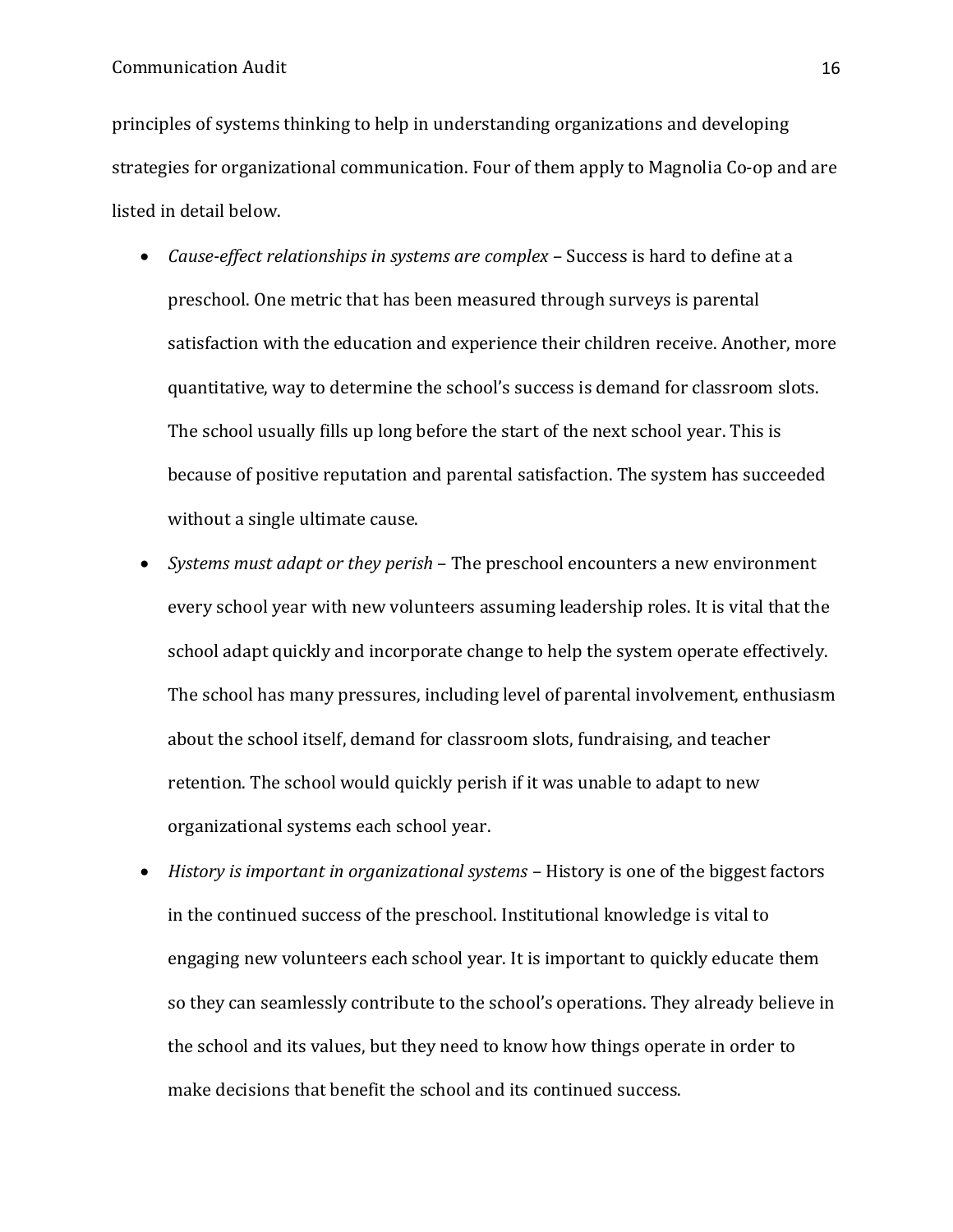• *Systems must constantly learn and renew themselves* – New people come into the school every year. This is generally a benefit because they all have fresh enthusiasm and new ideas, but sometimes the new group is not as engaged or adept as previous groups. The preschool feeds off the involvement of its parents and volunteers so new concepts and ideas are often brought in and acted upon. Learning is continuous.

# **Analysis of systems at Magnolia Co-op**

Magnolia Co-op has several different organizational systems, all of which work together to maintain operational efficiency. They can be broken down into the following segments:

- *Volunteer* Board Members, Executive Board Members, Vice Chair of Chairs, Public Relations, Auction staff, and Toy sale coordinator
- *Paid employee* Six teachers and a Treasurer
- *Parent Educator* Assist teachers with classroom preparation. Provided by Seattle Central Community College
- *Class Chairs* Leaders of each preschool class
- *Preschool parents* Parents of children enrolled in the preschool

A great deal of filtering occurs between the Board and Class Chairs. Different units in the organization have access to different messages, and the differences often have profound ramifications for the coordination and control of the organization (Downs & Adrian, 2004). The Executive Board generates a great deal of information, and it is the responsibility of the Vice Chair of Chairs, a member of the Board, to decide what information discussed at Board meetings is communicated to the Class Chairs, who then pass the information to preschool parents. Therefore, the Vice Chair of Chairs must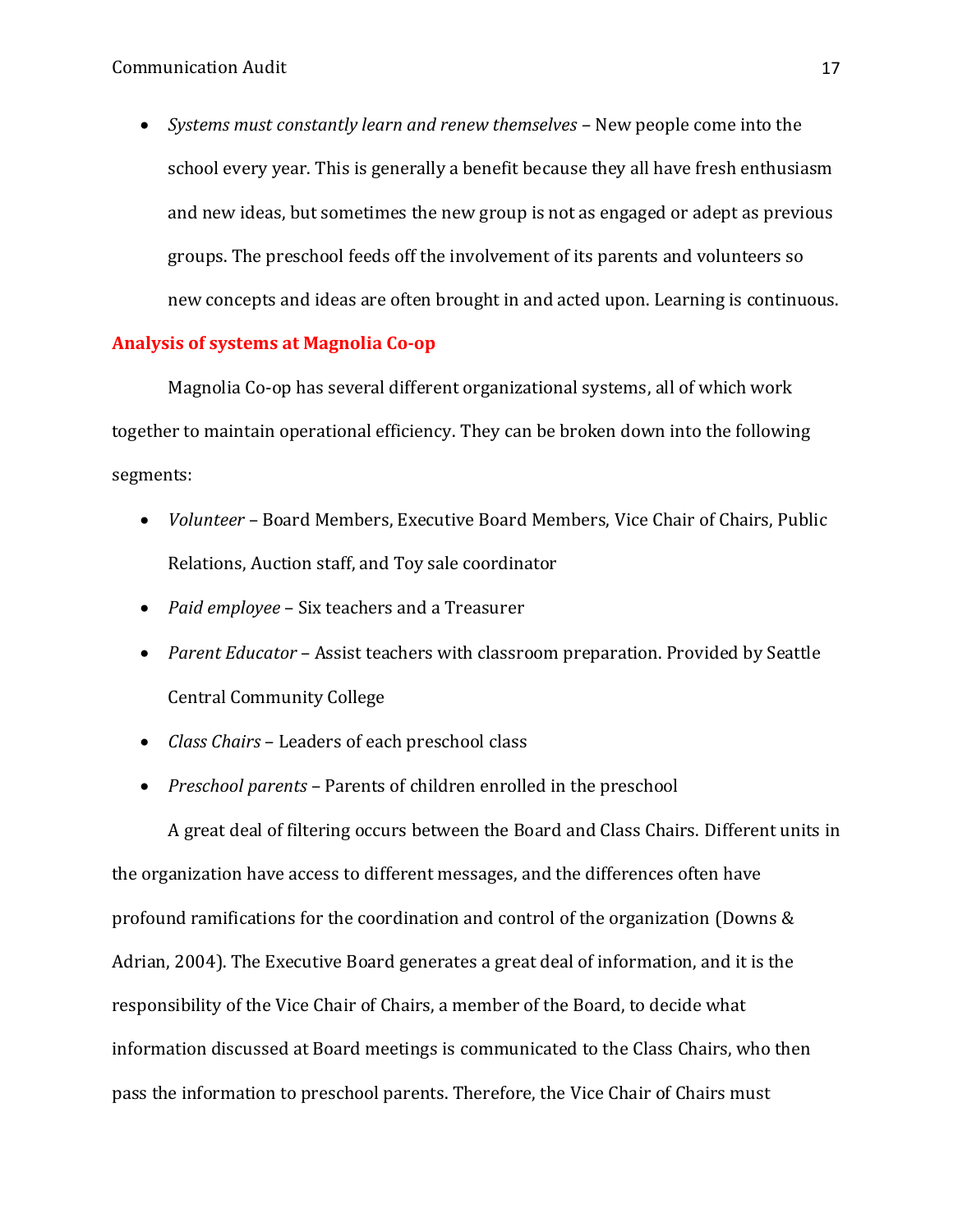understand the motivations, listening habits, and perceptions of the Class Chairs who receive the information (Downs & Adrian, 2004). The Vice Chair of Chairs has the most important communication-related role at the preschool because he/she controls the flow of information downward to larger segments of the organization.

### **Summary of Major Findings**

Based on client interviews, organizational observation, and data analysis, Magnolia Co-op is succeeding as a preschool. Classes are full, parents give positive feedback in surveys, and volunteers enthusiastically fill important leadership positions. **Successes**: The preschool runs smoothly and efficiently, transitioning yearly from one volunteer leadership team to the next based on institutional knowledge communicated in policy documents and in face-to-face conversations. Fundraising events are successfully coordinated and executed, resulting in a great deal of financial resources available for the preschool. Parents are involved and attend classes and meetings, and participate in surveys. Class Chairs provide timely, useful information to parents by email.

**Weaknesses**: Teacher satisfaction is not known. It is assumed that the teachers are satisfied with their jobs and roles in the preschool, but, to the best of the researcher's knowledge, interviews and surveys are not administered to teachers and satisfaction levels are unknown. Additionally, satisfaction with communication outreach has been measured in survey questions to preschool parents, but action has not been taken to modernize internal and/or external communications.

#### **Conclusions and Recommendations**

#### **Internal Communication**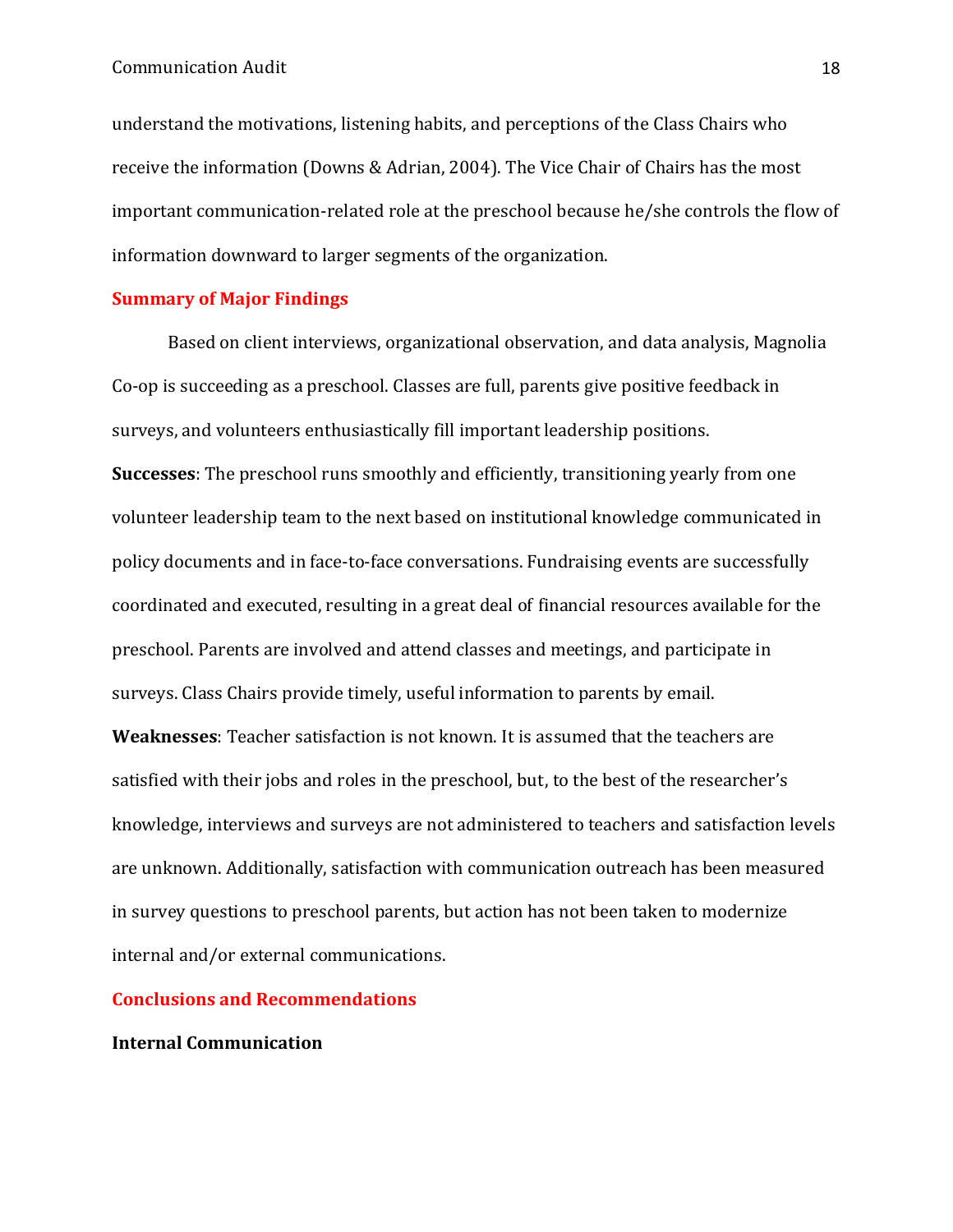Communicating with preschool parents is one of the most important aspects of success at Magnolia Co-op. Most communication related to student success is done in faceto-face monthly meetings with the class teacher. Email updates are also sent to parents by their Class Chair detailing notable upcoming events and other preschool operational updates. However, more could be done to create a two-way flow of communication between the preschool and the parents, including the development of an internal web site, a public-facing blog, and an expanded presence on social media.

### Internal web site

A password-protected internal web site could be developed for the preschool. It could include a message board, secure messaging, secure tuition payment, and web pages for individual classes. Some parents already create Facebook groups for their specific classes; this internal web site would be a similar space where parents could ask questions of each other, post pictures, and interact in other meaningful ways. Board members could also have their own secure site where board documents and other administrative resources could be securely accessed and shared. The internal web site would enable collaboration and ensure that parents are able to positively interacting with each other, the teachers, and volunteer preschool administrators.

# **External Communication**

The preschool has established channels of external communication, including detailed marketing materials. They are high-quality and only require minimal improvements, such as updated, color photographs. The preschool's online presence is adequate and administered on a volunteer basis. Since so many people research and seek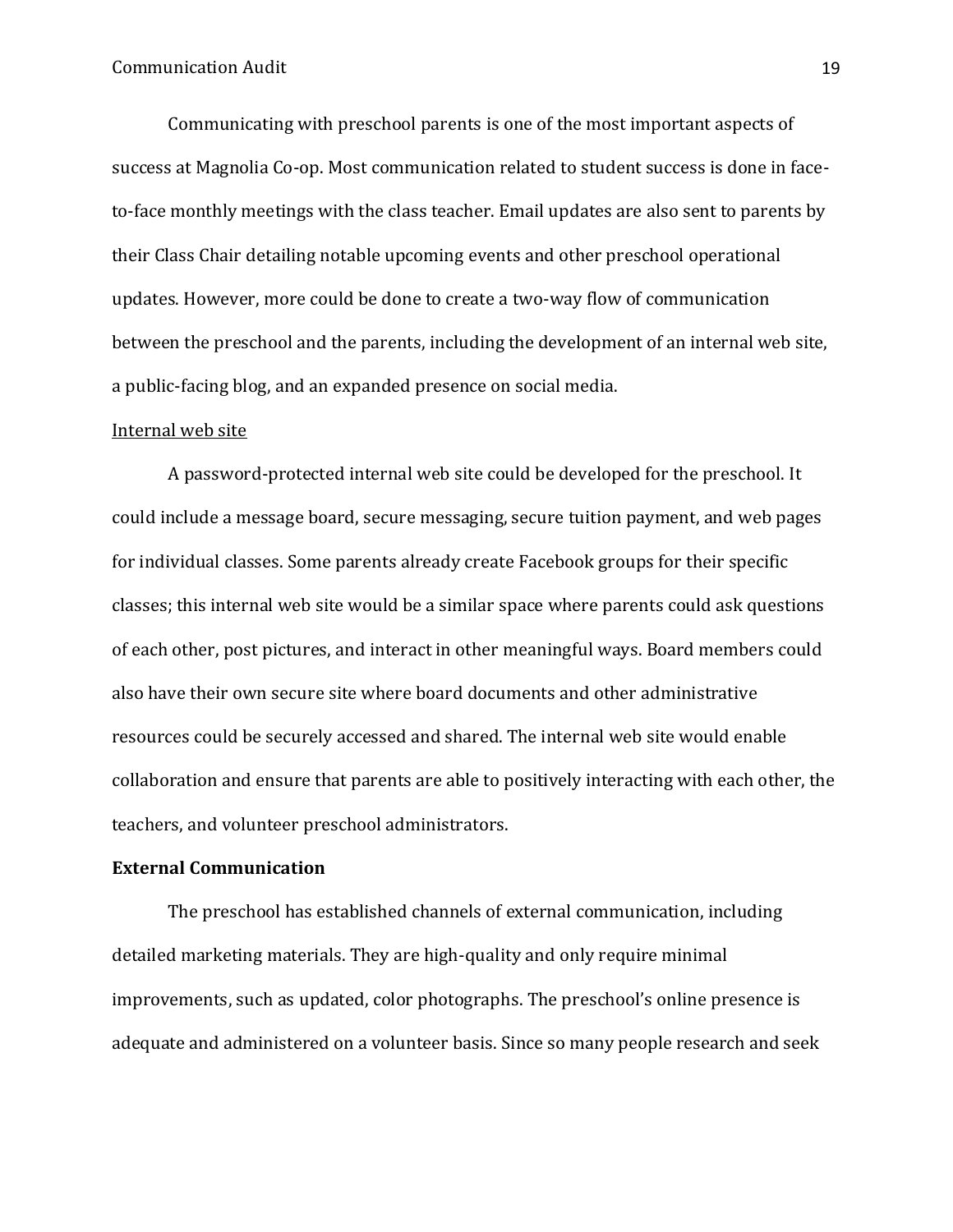#### Communication Audit 20

out information online, it is more important than ever for the preschool to have an improved online presence.

#### Web Site

The preschool web site contains relevant information about its mission, philosophy, and history and is presented in a unassuming manner. However, more could be done to engage the audience. One suggestion is a public-facing blog administered by preschool leadership and populated with content generated by Board members and preschool teachers. It could include classroom pictures, relevant articles, or even anecdotal musings about child behavior and development. It would bring a personal perspective to the preschool and its teachers and would offer interested parents and the general public additional insight and a new perspective on the preschool's operations.

#### Social Media

The preschool should increase its presence on social media. The preschool currently has a regularly updated Facebook page, but is not engaged on other social media platforms. Many parents are rightfully sensitive of pictures of their children being posted online, but Instagram could be utilized in a more general manner, with parent-approved pictures of children being featured along with pictures and descriptions of classrooms and general preschool activities. Twitter could also be utilized to post links to relevant educational articles and provide general updates such as closures and classroom hours. In the age of classroom safety, social media channels could also be utilized to immediately update parents on the status of the preschool and its classes in case of an emergency.